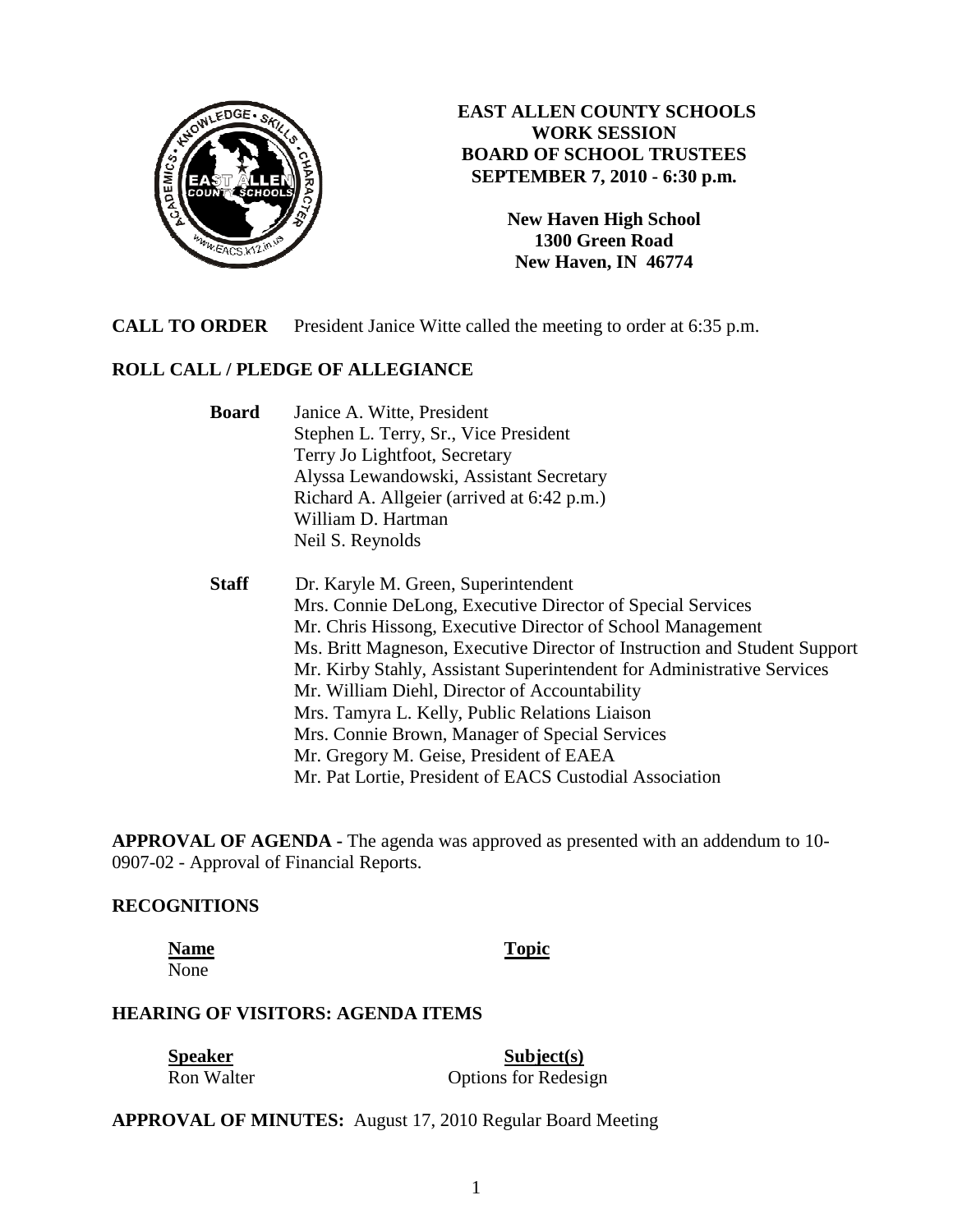# **INFORMATION ITEMS**

- 1. Review of Reports For:
	- Annual Asset Protection Information
	- Annual Retention Report
	- 2<sup>nd</sup> Quarter Grants and Allocations
- 2. FAQ regarding Interactive Whiteboards & Projector Bid

## **SUPERINTENDENT COMMUNICATIONS**

| S <sub>p</sub> e <sub>aker</sub> (s) | <b>Subject</b>                                        |
|--------------------------------------|-------------------------------------------------------|
| Connie DeLong                        | Disproportionality Update                             |
| Kirby Stahly                         | District Costs per School and District Assessed Value |
| Kirby Stahly                         | Referendum Impact Calculator                          |

## **PUBLIC HEARING**

1. 2011 Budget, Capital Projects Plan and Bus Replacement Plan

**Speaker(s)** 

Steve Gordon, Marvin Hoot, Jimella Harris

### **CONSENT MOTION**

| 10-0907-01 | <b>Approval of Human Resources Report</b>                                                        |  |  |
|------------|--------------------------------------------------------------------------------------------------|--|--|
| 10-0907-02 | <b>Approval of Financial Reports and Addendum</b>                                                |  |  |
| 10-0907-03 | <b>Approval of Meetings and Conferences Requests</b>                                             |  |  |
| 10-0907-04 | Approve Application and Receipt of Funds for High Ability Grant SY10/11                          |  |  |
| 10-0907-05 | Approve Application and Receipt of Funds for Title II Formula Grant                              |  |  |
| 10-0907-06 | <b>Approve Pearson Contract for ESL Professional Development</b>                                 |  |  |
| 10-0907-07 | <b>Approve Contract With A.Wyatt Mullinax for Cognitive Renewal Training</b><br>and Consultation |  |  |
|            | Motion: That the Board of School Trustees approve items one through seven<br>as presented.       |  |  |
|            | Motion: Hartman<br>Second: Reynolds<br>Vote: Aye: 7-0                                            |  |  |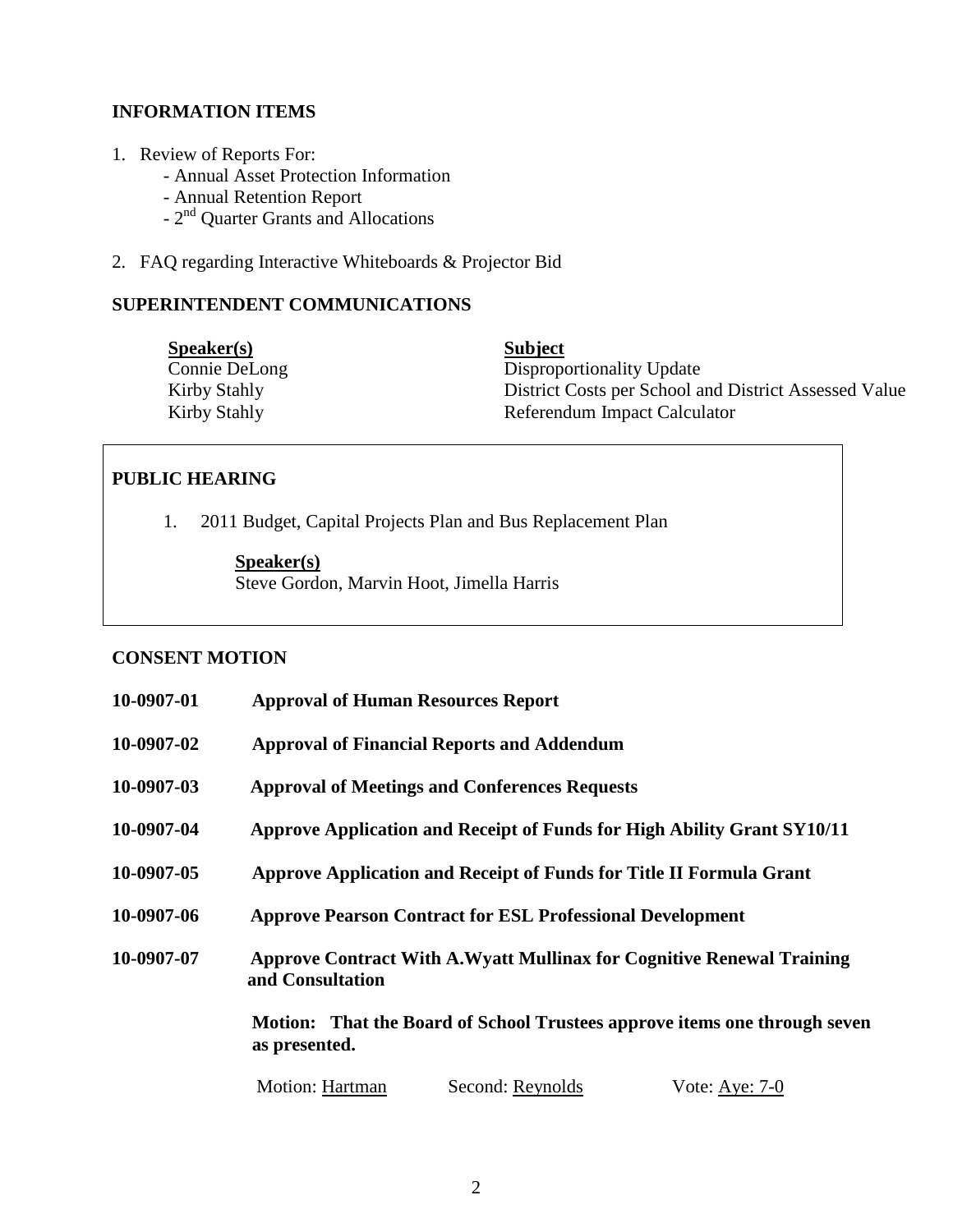### **10-0907-08 Approve the 2011-2013 Capital Projects Plan**

**10-0907-09 Approve the 2011 Bus Replacement Plan** 

**Motion: That the Board of School Trustees approve items eight and nine as presented.** 

Motion: Terry Second: Lightfoot Vote: Aye: 7-0

#### **NEW BUSINESS**

- 1. 2011-2012 Agreement By and Between Educational Funding Group, Inc. and EACS
- 2. Afternoons ROCK in Indiana (ARII) Funding
- 3. Amendment to East Allen County Schools' 401(a) Plan

#### **ITEMS FROM CLOSED SESSION -** None

#### **HEARING OF VISITORS: NONAGENDA ITEMS**

**Speaker(s)** Subject Marsha Jackson, Roger Clayton, Options for Redesign Ken Nagle, Eric Kiess, Ann Saalfrank, Troy McDonald, Dan Salmon Larry Coomer Referendum Eric Winn, Dave Shelburne HEHS Gymnastics Program

#### **BOARD DISCUSSION**

Speaker(s) Subject

Alyssa Lewandowski ADM Count Date

A proposed new Board Policy was distributed regarding guidelines and parameters for EACS "endorsed" programs versus EACS "sponsored" programs (most currently related to the possible reinstatement of the HEHS Gymnastics program). Mrs. Witte directed Board Members to email their suggestions/amendments for the proposed policy to Mr. Hissong. Mr. Hartman suggested that this could best be addressed with a resolution for this school year.

 **Motion: That the Board of School Trustees would table this discussion until the September 21, 2010 Board meeting.** 

Motion: Reynolds Second: Lewandowski Vote: Aye: 6-1

Nay: Lightfoot

#### **ADJOURNMENT**

There being no further business, the meeting was adjourned at 9:52 p.m.